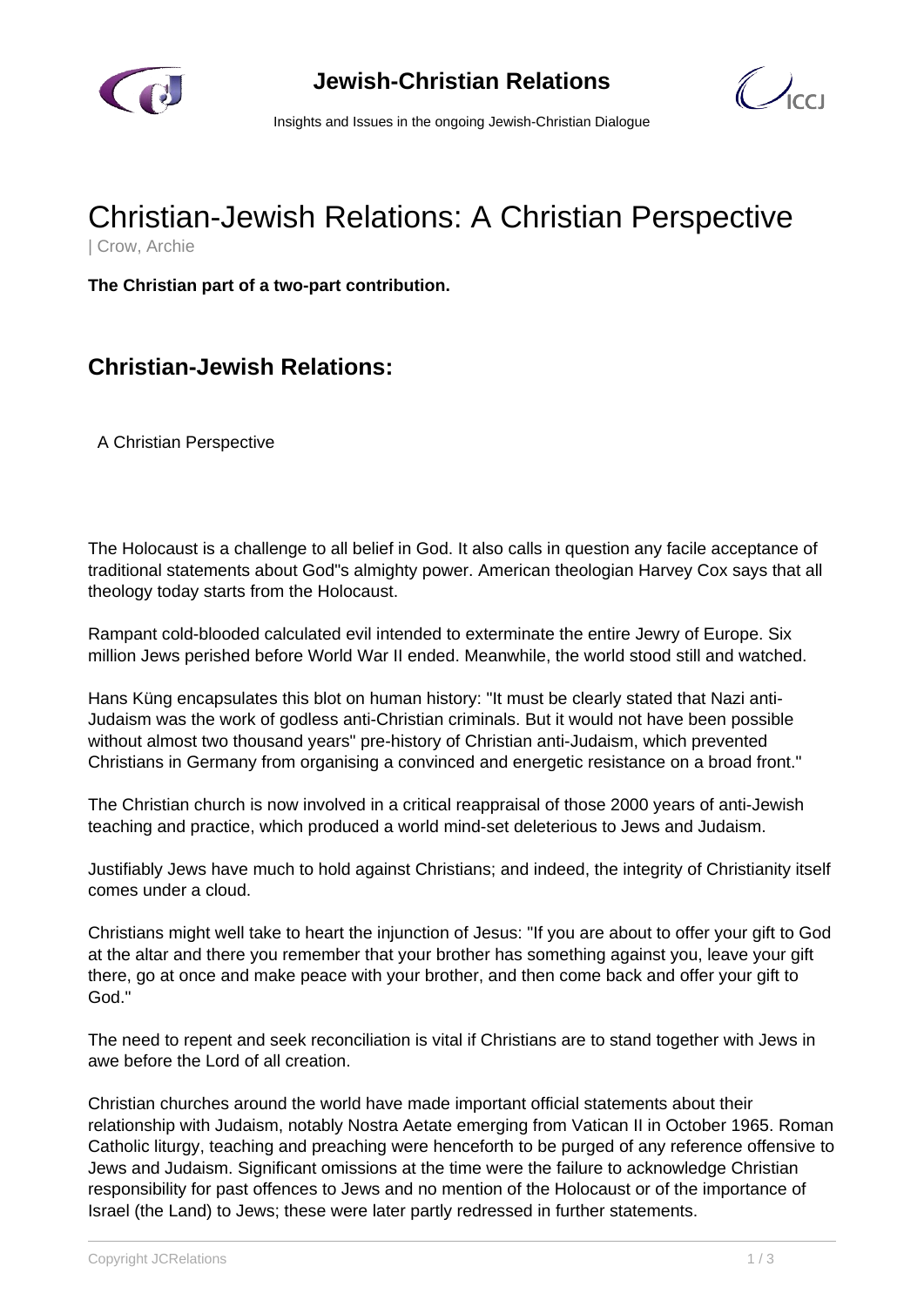Rabbi Lamm from the United States was quick to take up one salient objection: "As Jews we object to being absolved of the guilt of killing their God. To our mind the question is who will absolve the Church for its guilt in inspiring and sponsoring crusades and inquisitions and blood libels and pogroms. The Church has expressed to the Jewish people neither apology nor confession, nor regrets."

The World Council of Churches, representing over 300 Protestant, Anglican, Orthodox and Pentecostal member churches (not executive but giving moral leadership) made it clear in 1988 that the official theology of the churches is not determined by theologians or the common belief of Christians, but by decisions taken at synods, conventions and assemblies by delegates chosen to represent the membership at large.

Church statements of this sort serve at least as touchstones. They will lag behind the scholarship and informed thinking of the committed pioneers of a new Christian-Jewish relationship, but they will be ahead of the teaching of the average local church.

This middle group of clergy and laity, academics and theologians, has wrestled with the profound problems that led to the parting of the ways for Christians and Jews in the turbulent first century of the Common Era and its two millennia aftermath to the present day.

Stumbling blocks offensive to Jews and uncritically accepted by Christians until this century have been identified.

**Deicide:** Jews held collectively responsible for the killing of Christ - has been the basic cause for fear and trepidation among Jews down the centuries, especially at Easter. This is now seen to be historically and morally unjustified.

**Supersession:** The early Christian view that the old Testament had been replaced by the New Testament or had value mainly as prophecy pointing to a coming Messiah; and that Judaism had been replaced by Christianity as 'the new Israel'. Judaism is now acknowledged as a major religion in its own right and proselytising is a thing of the past.

**Triumphalism:** The exclusivist view that Christianity is superior to all other faiths and provides the only path to salvation. There are now seen to be many ways to the divine; in fact pluralism is beginning to overwhelm society.

**The Covenant** between God and the Jewish people at Sinai was considered by many Christians to have been abrogated in favour of 'all who are in Christ' as the new covenant. Taking back an eternal promise is hardly in the nature of God; and the covenant with faithful Israel will no doubt be honoured to all eternity.

**The Law:** Jews have been caricatured in the New Testament as a literal legalistic race, Christians failing to appreciate the boundless joy felt by Jews in observing the precepts of the Torah in gratitude for God's special interest and concern for their nation. Christians living by faith and Jews by the Torah has been a critical difference.

**The Land:** Christians have been slow to appreciate the intrinsic significance of historical Israel for Jewish self-understanding — regarding the question of possession as primarily political.

**Messiah:** Jesus did not fulfil the Jewish expectations of a warrior king to drive out the Roman overlords nor was universal peace immediately established. Jesus did proclaim, however, the beginning of a New Age and the ushering in of the Kingdom of God.